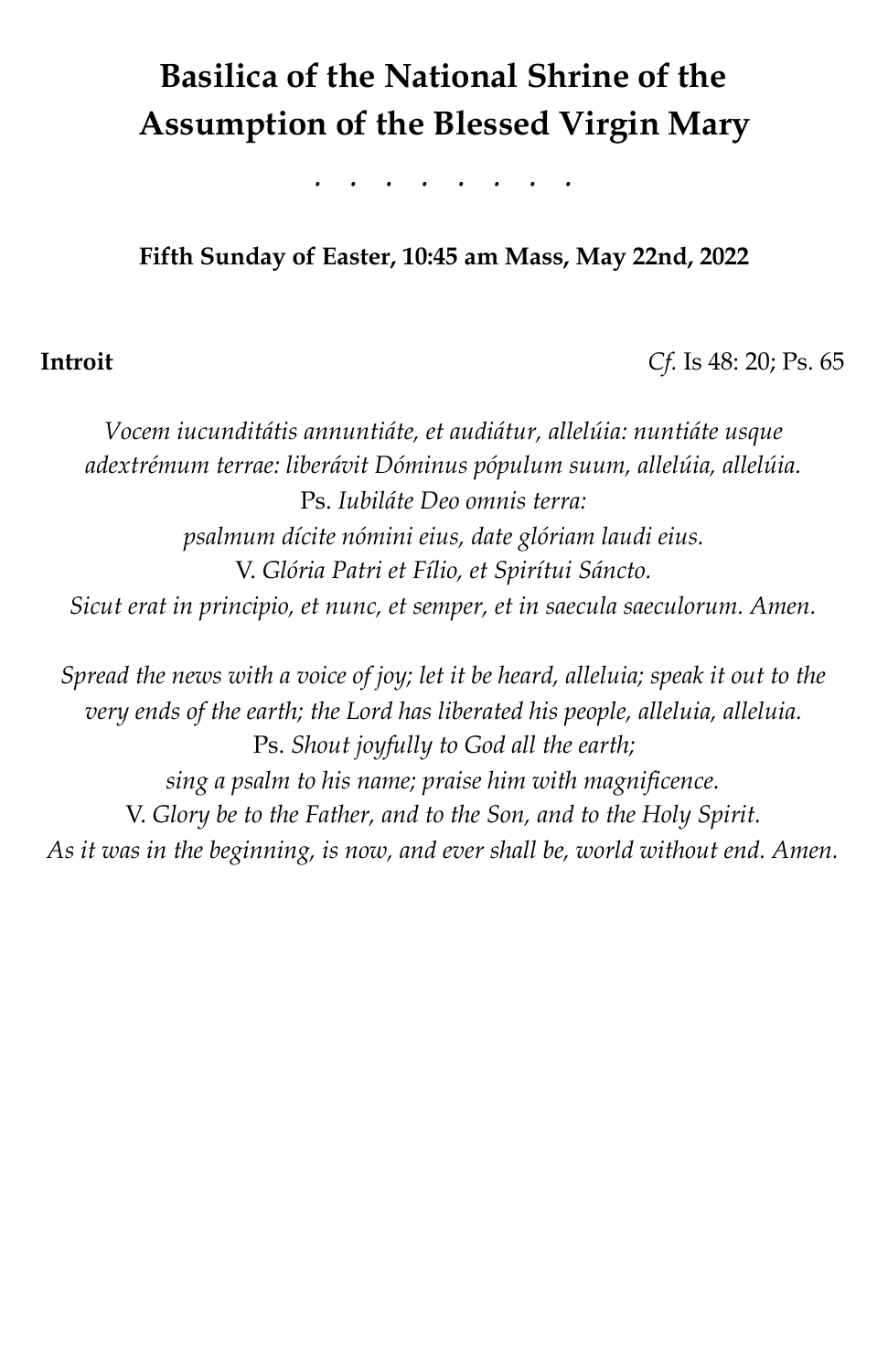**Kyrie**  *Missa VIII "De Angelis"* St. Michael Hymnal #105

# **Gloria**

### *Missa VIII "De Angelis"* St. Michael Hymnal #106

*Gloria in excelsis Deo et in terra pax hominibus bonae voluntatis. Laudamus te, benedicimus te, adoramus te, glorificamus te, gratia agimus tibi propter magnam gloriam tuam, Domine Deus, Rex caelestis, Deus Pater omnipotens. Domine Fili unigenite, Ieus Christe, Domine Deus, Agnus Dei, Filius Patris, qui tollis peccata mundi, miserere nobis; qui tollis peccata mundi, suscipe deprecationem nostram. Qui sedes ad dexteram Patris, miserere nobis. Quoniam tu solus Sanctus, tu solus Dominus, tu solus Altissimus, Iesu Christe, cum Sancto Spiritu: in gloria Dei Patris. Amen.* 

**First Reading Acts 15: 1-2, 22-29** 

Some who had come down from Judea were instructing the brothers, "Unless you are circumcised according to the Mosaic practice, you cannot be saved." Because there arose no little dissension and debate by Paul and Barnabas with them, it was decided that Paul, Barnabas, and some of the others should go up to Jerusalem to the apostles and elders about this question. The apostles and elders, in agreement with the whole church, decided to choose representatives and to send them to Antioch with Paul and Barnabas. The ones chosen were Judas, who was called Barsabbas, and Silas, leaders among the brothers. This is the letter delivered by them: "The apostles and the elders, your brothers, to the brothers in Antioch, Syria, and Cilicia of Gentile origin: greetings. Since we have heard that some of our number who went out without any mandate from us have upset you with their teachings and disturbed your peace of mind, we have with one accord decided to choose representatives and to send them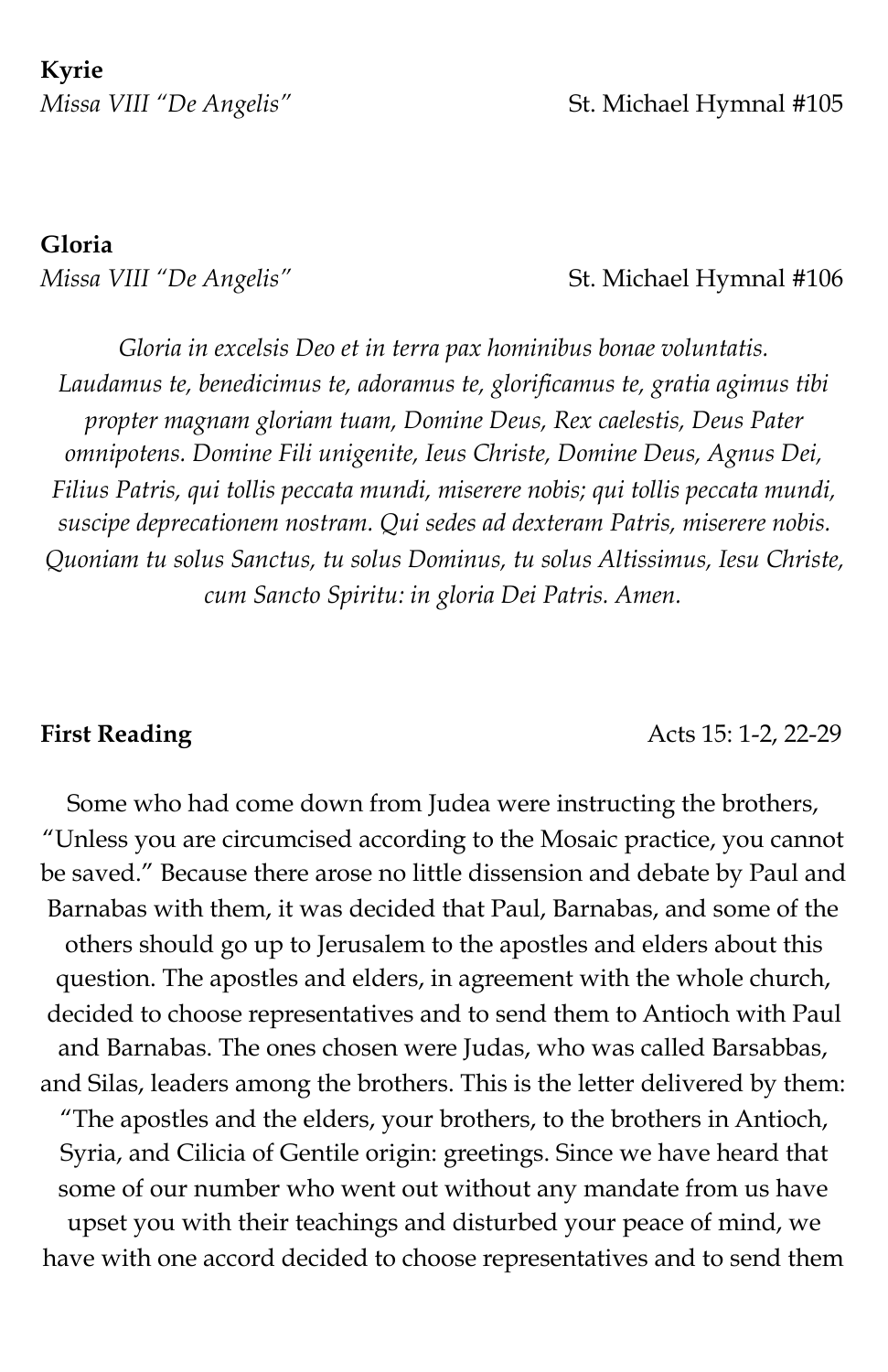to you along with our beloved Barnabas and Paul, who have dedicated their lives to the name of our Lord Jesus Christ. So we are sending Judas and Silas who will also convey this same message by word of mouth: 'It is the decision of the Holy Spirit and of us not to place on you any burden beyond these necessities, namely, to abstain from meat sacrificed to idols, from blood, from meats of strangled animals, and from unlawful marriage. If you keep free of these, you will be doing what is right. Farewell.'"



*May God have pity on us and bless us; may he let his face shine upon us. So may your way be known upon earth; among all nations, your salvation.* R.

*May the nations be glad and exult because you rule the peoples in equity; the nations on the earth you guide.* R.

*May the peoples praise you, O God; may all the peoples praise you! May God bless us, and may all the ends of the earth fear him!* R.

Music: Samuel F. Rowe (b. 1994)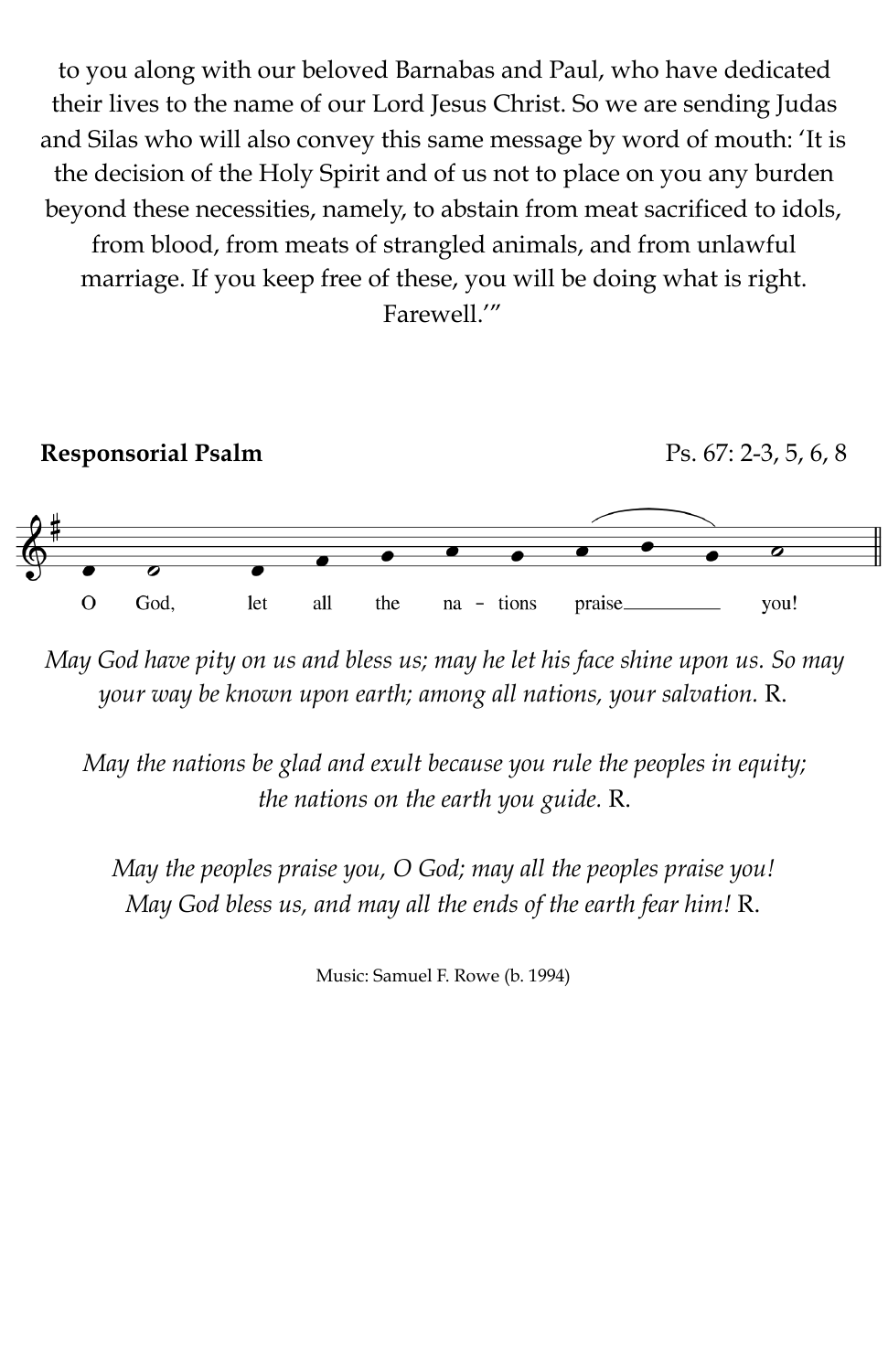The angel took me in spirit to a great, high mountain and showed me the holy city Jerusalem coming down out of heaven from God. It gleamed with the splendor of God. Its radiance was like that of a precious stone, like jasper, clear as crystal. It had a massive, high wall, with twelve gates where twelve angels were stationed and on which names were inscribed,

the names of the twelve tribes of the Israelites. There were three gates facing east, three north, three south, and three west. The wall of the city had twelve courses of stones as its foundation, on which were inscribed the twelve names of the twelve apostles of the Lamb. I saw no temple in the city for its temple is the Lord God almighty and the Lamb. The city had no need of sun or moon to shine on it, for the glory of God gave it light, and its lamp was the Lamb.



V. *Whoever loves me will keep my word, says the Lord, and my Father will love him and we will come to him.*

Music: Samuel F. Rowe (b. 1994)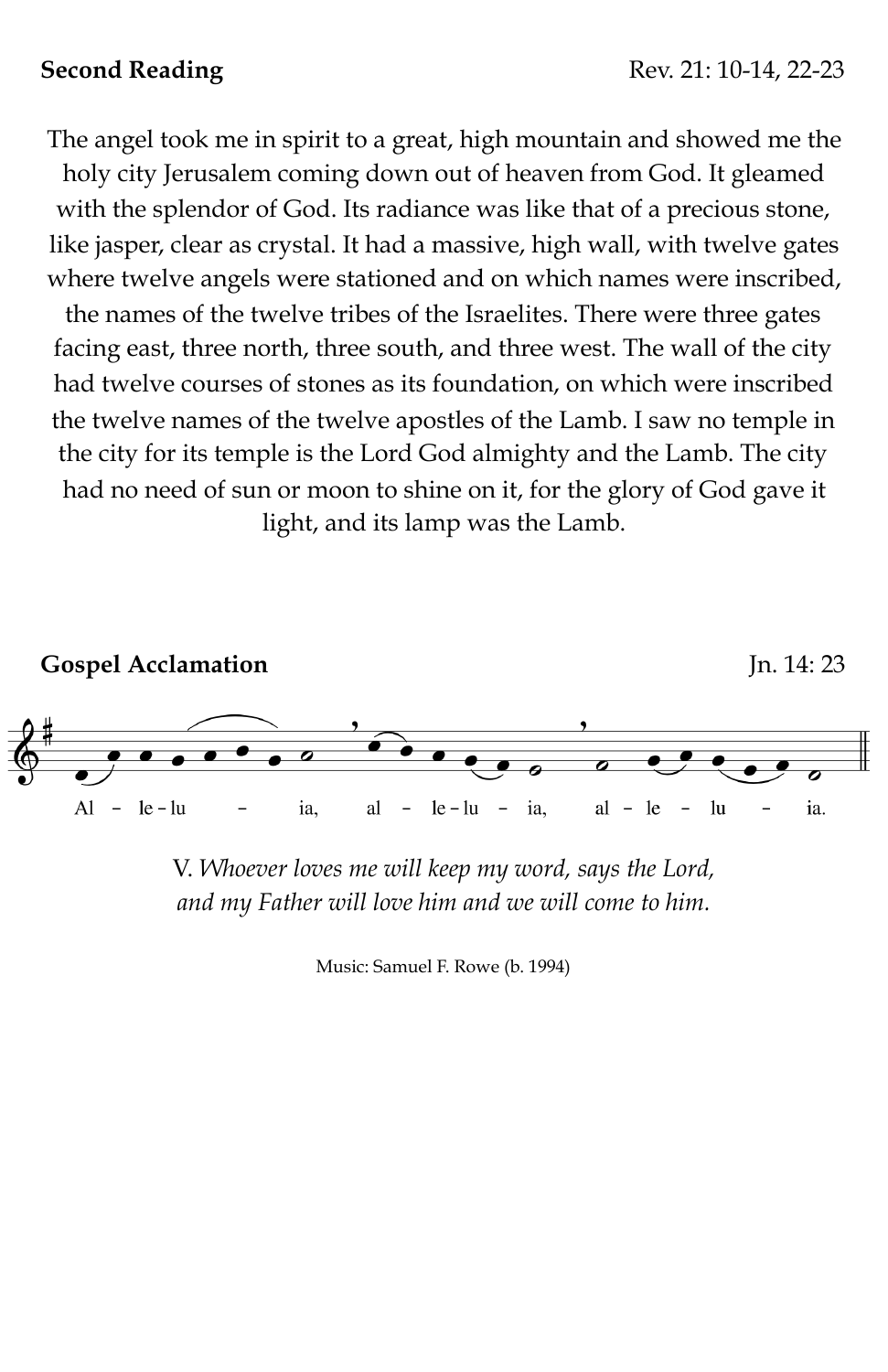Jesus said to his disciples: "Whoever loves me will keep my word, and my Father will love him, and we will come to him and make our dwelling with him. Whoever does not love me does not keep my words; yet the word you hear is not mine but that of the Father who sent me. "I have told you this while I am with you. The Advocate, the Holy Spirit, whom the Father will send in my name, will teach you everything and remind you of all that I told you. Peace I leave with you; my peace I give to you. Not as the world gives do I give it to you. Do not let your hearts be troubled or afraid. You heard me tell you, 'I am going away and I will come back to you.' If you loved me, you would rejoice that I am going to the Father; for the Father is greater than I. And now I have told you this

before it happens, so that when it happens you may believe."

### **Homily**

**Nicene Creed St. Michael Hymnal p. 23** 

**Universal Prayer** 

**Offertory Hymn** 

*This Joyful Eastertide* **St. Michael Hymnal #795**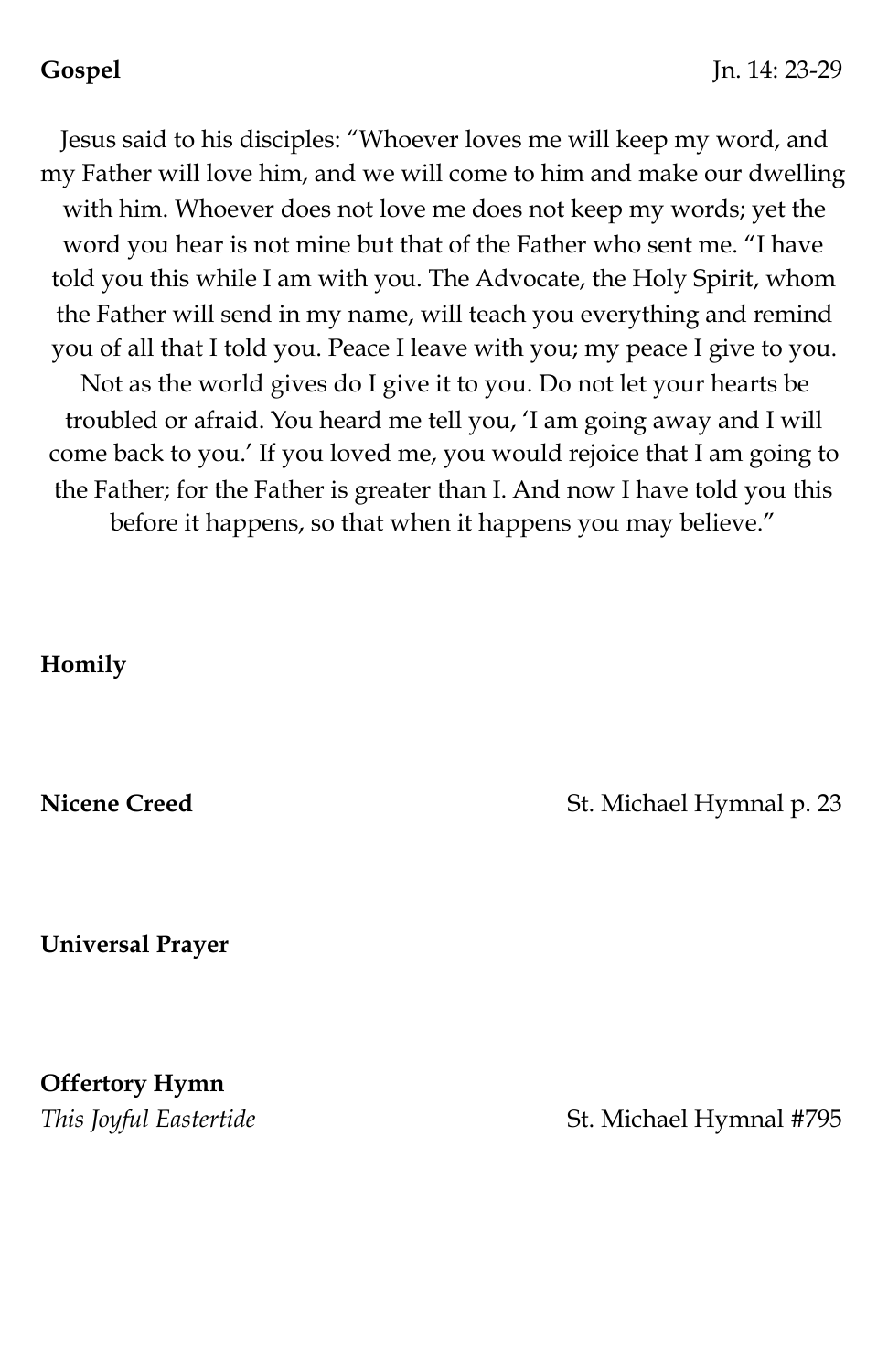**Sanctus** 

*Missa VIII "De Angelis"* St. Michael Hymnal #107

**Memorial Acclamation** 

*Missa Jubilate Deo* **St. Michael Hymnal #102** 

**Agnus Dei** 

*Missa VIII "De Angelis"* St. Michael Hymnal #108

# **Communion Antiphon** Jn. 14: 26

*Spíritus Sanctus docébit vos, allelúia: quaecúmque díxero vobis, allelúia, allelúia.*  V. 1. *Miserére mei, Deus, secúndum misericórdiam tuam.* 2. *Aspérges me hyssópo, et mundábor; lavábis me, et super nivem dealbábor.* 3. *Audíre me fácies gáudium et laetítam, et exsultábunt ossa, quae contrivísti.* 4. *Cor mundum crea in me, Deus, et spíritum firmum ínnova in viscéribus meis.*

*The Holy Spirit will teach you all things, whatsoever I shall have said to you.*  V. 1. *Have mercy on me, O God, according to thy great mercy.* 2. *Thou shalt sprinkle me with hyssop, and I shall be cleansed; thou shalt wash me, and I shall be made whiter than snow.* 3. *To my hearing thou shalt give joy and gladness and the bones that have been humbled shall rejoice.* 4. *Create a clean heart in me, O God, and renew a right spirit within me.*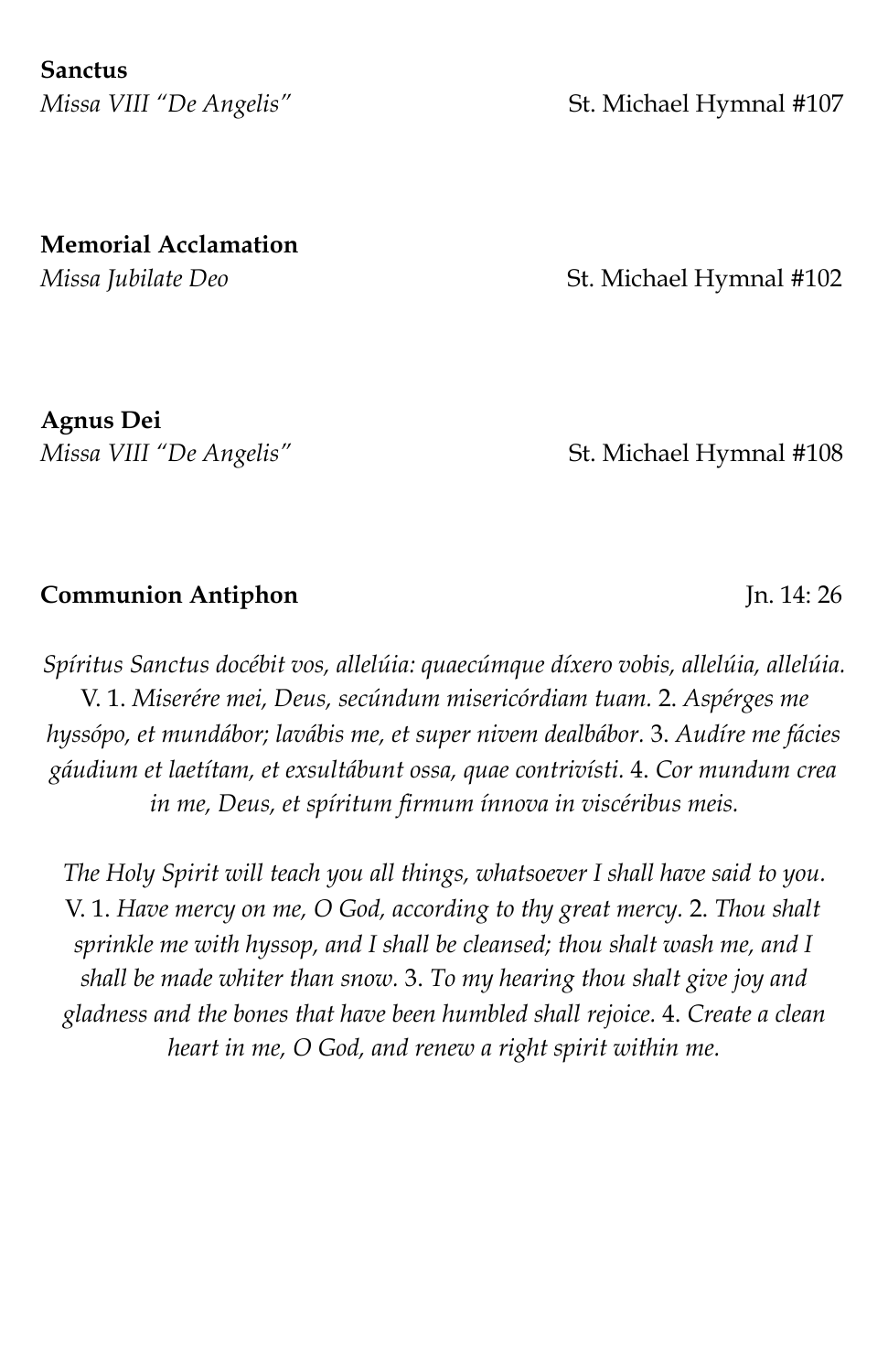# **Marian Antiphon**

# *Regína Caeli* **Exercía Exercía Exercía Exercía Exercía Exercía Exercía Exercía Exercía Exercía Exercía Exercía Exercía Exercía Exercía Exercía Exercía Exercía Exercía Exercía Exercía Exercía Exercía Exercía Exercía Exercí**

### **St. Michael Prayer**

Saint Michael the Archangel, defend us in battle. Be our protection against the wickedness and snares of the devil; May God rebuke him, we humbly pray; And do thou, O Prince of the Heavenly Host, by the power of God, cast into hell Satan and all the evil spirits who prowl about the world seeking the ruin of souls. Amen.

### **Recessional Hymn**

All People That on Earth Do Dwell **St. Michael Hymnal #415** 

*. . . . . . . .* 

Father James Boric, *Rector of the Basilica*

Musicians of the Basilica

Basilica Schola Cantorum Samuel F. Rowe, *Director of Music and Organist*